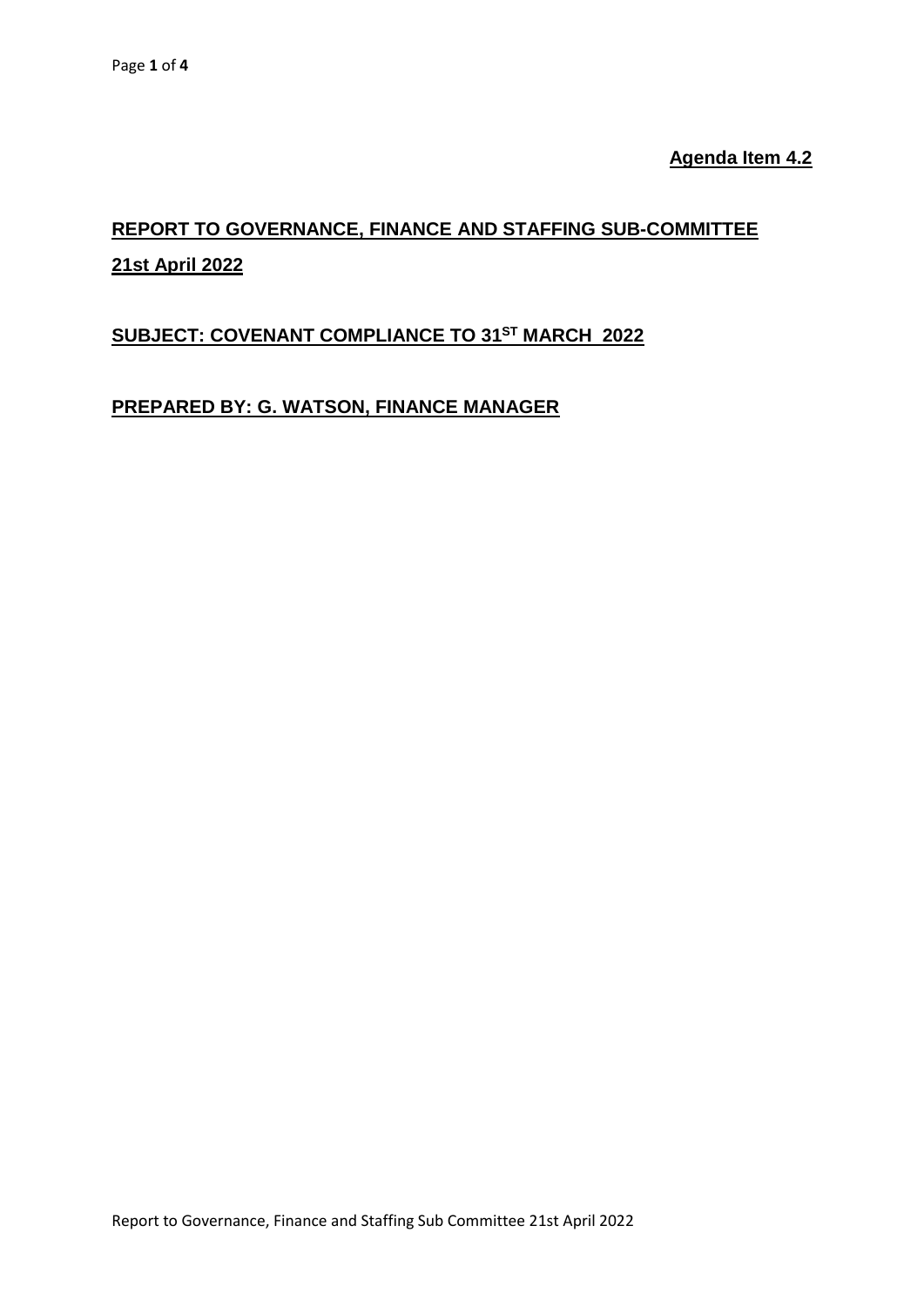This report informs the Management Committee of the Associations compliance with our banking covenants, as set out in our loan agreements with the Triodos Bank.

A Covenant is a condition of a loan that lender uses to monitor a borrower's performance during the period covered by the loan. The covenants are detailed in the attached papers.

Yorkhill Housing Association Ltd is complying with all of its loan covenants with Triodos Bank as at 31<sup>st</sup> March 2022.

The final accounts will be prepared for the external audit and all accruals and final adjustments will be completed.

The Management Committee is asked to note the Association's compliance with its banking covenants to 31<sup>st</sup> March 2022 as per the Management Accounts.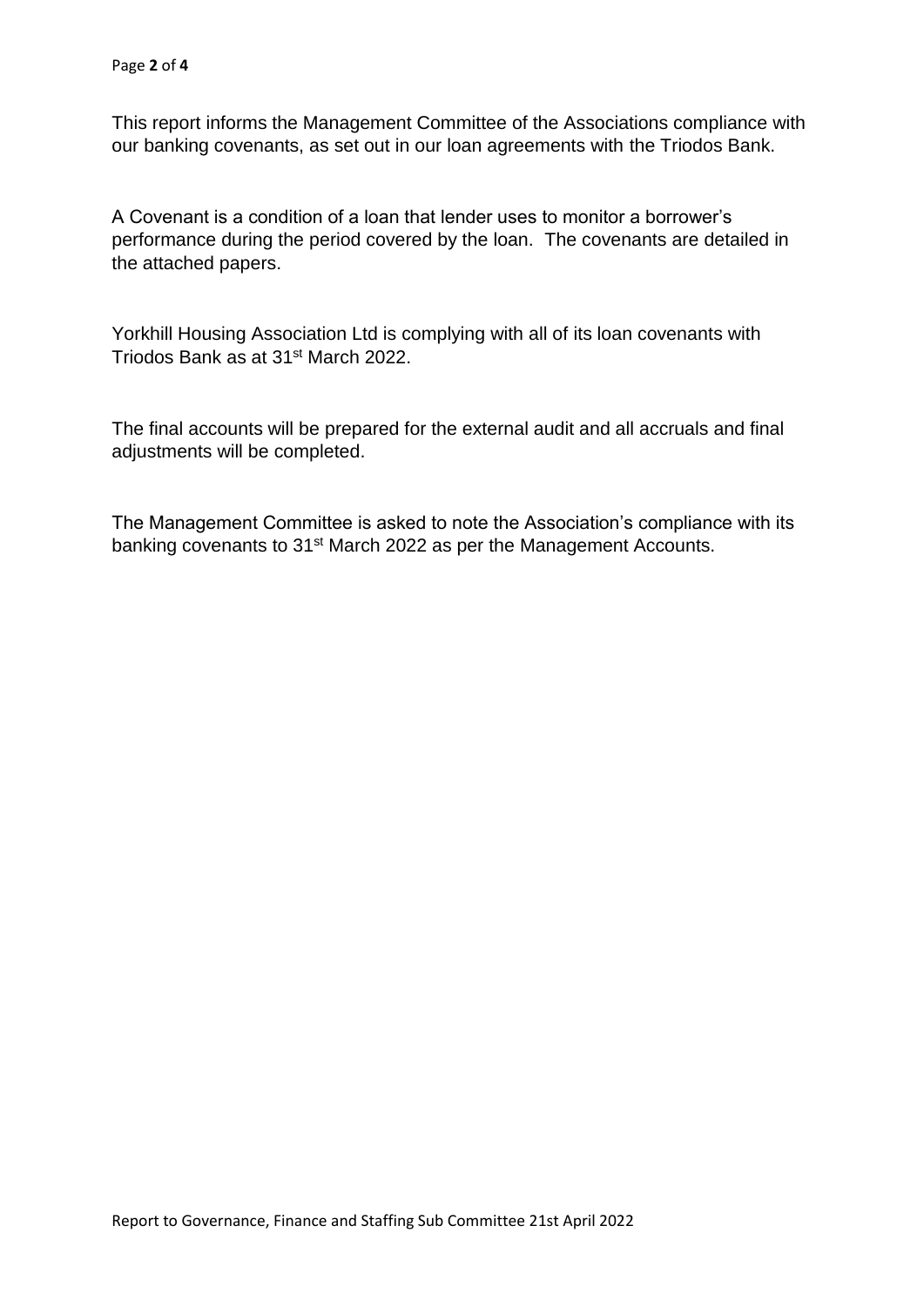#### **TRIODOS LOAN COVENANT REPORT**

#### **Triodos Covenants at 31st March 2022**

The Association will satisfy the loan covenants with Triodos as at 31.03.22

#### **1. Interest Cover**

The interest cover ratio is the measure of the Association`s ability to meet its interest payments:

| <b>Operating Surplus</b>                                | 151,327    |
|---------------------------------------------------------|------------|
| Add back depreciation of housing properties             | 494,147    |
| Add back gain/deduct loss on disposals of properties    | 0          |
| Deduct amortisation of public sector grant              | $-285,864$ |
| Deduct any payment made in year towards Pension deficit | $-95,337$  |
| <b>Adjusted Operating Surplus</b>                       | 264,273    |
| Interest Payable                                        | 29,166     |
| <b>Interest Receivable</b>                              | $-2,578$   |
| Net Interest payable                                    | 26,588     |
| <b>Interest Cover</b>                                   | 9.94       |
| Covenant                                                | 1.1        |
| <b>Covenant satisfied</b>                               | <b>YES</b> |

### **2. Debt Service Cover**

The debt service coverage ratio is the ration of cash available for debt servicing to interest, principal and lease: